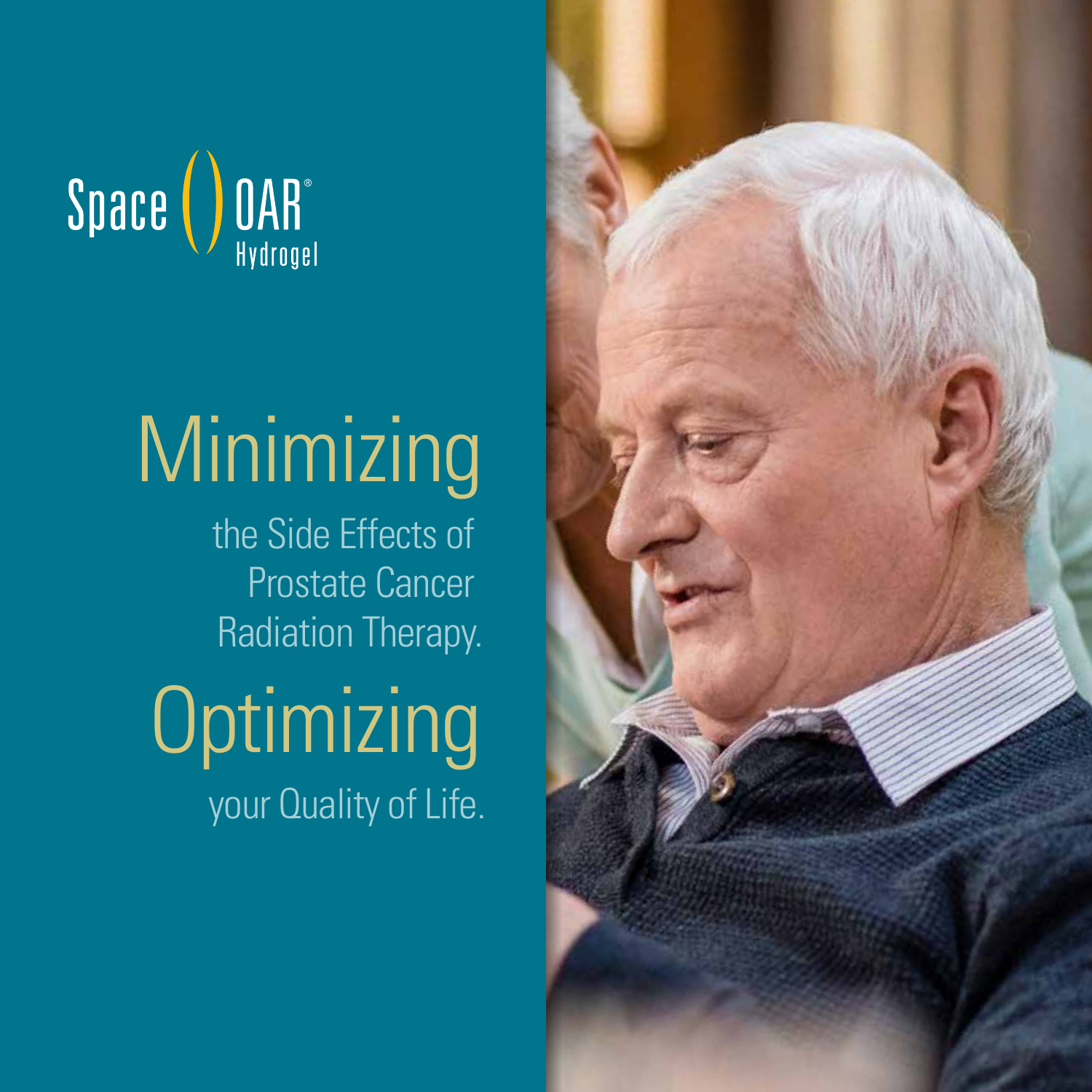#### **What is SpaceOAR® hydrogel?**

SpaceOAR hydrogel is an absorbable hydrogel that temporarily creates space between the prostate and the

rectum, protecting the rectum from radiation exposure during prostate radiation therapy.

#### **Why should I have SpaceOAR hydrogel?**

The goal of radiation therapy to treat prostate cancer is to maximize the radiation dose to the prostate to kill the cancer cells while avoiding radiating surrounding normal tissue. Rectal injury can occur because the rectum sits next to the prostate and can accidentally receive high radiation doses and damage



to healthy tissue can cause side effects. The "OAR" in SpaceOAR stands for "Organ At Risk", and with Radiation Therapy to the prostate, this organ is the rectum.

#### **How will SpaceOAR hydrogel help me?**

By acting as a spacer, the hydrogel pushes the rectum a  $\frac{1}{2}$  inch away from the prostate so damage to the rectum is reduced or even eliminated. With SpaceOAR hydrogel in place, your doctor can enhance your radiation treatment to better target your cancer while preserving healthy tissue to help ensure that your rectal, urinary and sexual quality of life will be maintained.

#### **What is it made of and is it safe?**

Water. Because of the water content it is called a hydrogel. SpaceOAR hydrogel is made up of two liquids that when combined form a soft gel material that is mostly made of water. Because of the water content it is called a hydrogel.

**If you or a loved one has been diagnosed with prostate cancer, you may be considering radiation therapy. Radiation therapy is extremely effective in targeting and treating prostate cancer but as with any procedure, there are potential side effects. One of the biggest risks is injury to the rectum. Side effects of rectal damage can be mild, but for some patients they last for years and can have a profoundly negative impact on the patient's quality of life. They include:**

- **Rectal pain and bleeding**
- **Chronic diarrhea**
- **Urinary urgency and leakage**
- **Erectile dysfunction**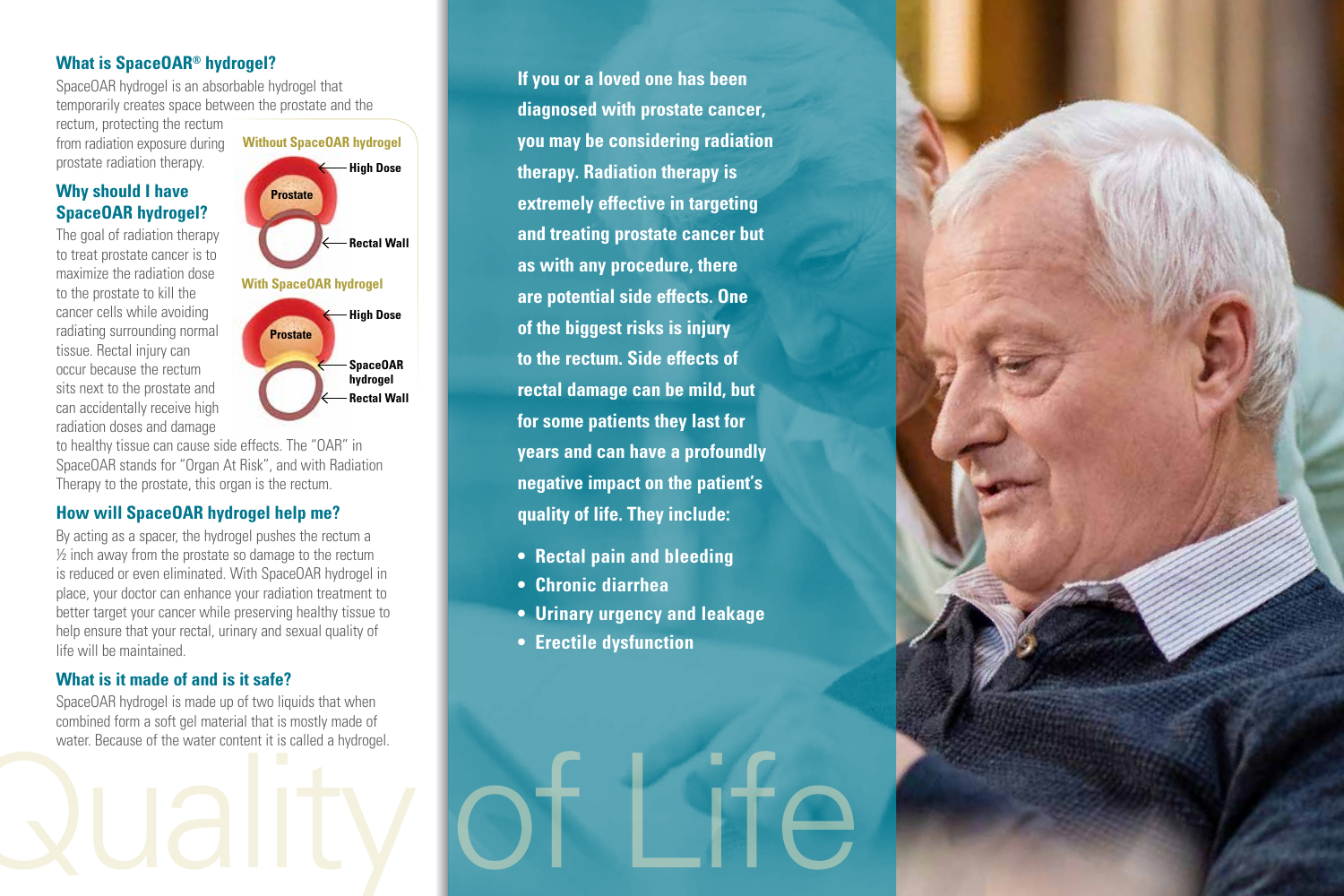#### **Has SpaceOAR hydrogel been clinically tested?**

SpaceOAR hydrogel has been evaluated in many clinical studies and shown to be safe and effective in reducing side effects.

In the U.S., 222 prostate cancer patients participated in a multi-center, randomized, patient-blinded clinical study. Study results showed that the hydrogel was safe and effective. The average SpaceOAR hydrogel study patient gained ½ inch of space between the prostate and rectum, and had significant reduction in radiation dose to the rectum resulting in significantly fewer rectal side effects.

#### **Follow-up Study**

Three years after treatment, patients from the study were asked to report on their Quality of Life for bowel, urinary and sexual functions. These patient-reported outcomes showed that SpaceOAR hydrogel patients experienced significantly fewer long-term rectal side effects, were more likely to maintain sexual function, and had significantly higher patient reported scores for urinary and bowel Quality of Life.

To read the peer-reviewed clinical studies and other publications, please go to **spaceoar.com/clinicals**

#### **What is SpaceOAR® hydrogel?**

SpaceOAR hydrogel is an absorbable hydrogel that temporarily creates space between the prostate and the

Water. Because of the water content it is called a hydrogel. SpaceOAR hydrogel is made up of two liquids that when combined form a soft gel material that is mostly made of water. Because of the water content it is called a hydrogel.

rectum, protecting the rectum prostate radiation therapy.

It can be safely used in the body without causing injury or a reaction. The material that the SpaceOAR hydrogel is made from has been used in other implants such as surgical sealants used in the eye, brain and spine.

#### **Why should I have SpaceOAR hydrogel?**

The goal of radiation therapy to treat prostate cancer is to maximize the radiation dose to the prostate to kill the cancer cells while avoiding radiating surrounding normal tissue. Rectal injury can occur because the rectum sits next to the prostate and can accidentally receive high radiation doses and damage

**External radiation** (or external beam radiation - EBRT) uses a machine that directs high-energy rays (or photons) from outside of the body into the tumor. Most patients get external radiation therapy over many weeks, during outpatient visits to a hospital or treatment center.

to healthy tissue can cause side effects. The "OAR" in SpaceOAR stands for "Organ At Risk", and with Radiation Therapy to the prostate, this organ is the rectum.

**Internal radiation**, also called brachytherapy, involves putting a radioactive source inside the body into or near the tumor. **Stereotactic body radiation therapy** (SBRT) uses advanced imaging techniques to deliver extremely precise, very intense doses of radiation to the prostate (usually in up to five treatments over a period of days).

**Proton Beam therapy** uses proton particles in lieu of x-rays or photons.

#### **How will SpaceOAR hydrogel help me?**

By acting as a spacer, the hydrogel pushes the rectum a ½ inch away from the prostate so damage to the rectum is reduced or even eliminated. With SpaceOAR hydrogel in place, your doctor can enhance your radiation treatment to better target your cancer while preserving healthy tissue to help ensure that your rectal, urinary and sexual quality of life will be maintained.

#### **What is it made of and is it safe?**

#### **Has SpaceOAR hydrogel been approved?**

SpaceOAR hydrogel has FDA clearance in the US and is approved for use in Canada, Europe, Japan, Australia and other countries around the world.

#### **In what type of radiation treatment can SpaceOAR hydrogel be used?**

SpaceOAR hydrogel can be used in all types of radiation therapy. Here are the four most common types.



#### **Where is the procedure done and how long does it take?**

SpaceOAR hydrogel can be implanted as an outpatient procedure in a hospital, surgery center, outpatient clinic or doctor's office prior to the start of radiation treatment, and is typically not a lengthy procedure.

#### **How is SpaceOAR hydrogel implanted (put into place)?**

The SpaceOAR hydrogel is injected as liquid through a small needle between the rectum and the prostate. Your doctor will use ultrasound imaging to ensure correct placement.

#### **Will I be awake or asleep during the procedure?**

SpaceOAR hydrogel can be implanted under local, regional or general anesthesia. You should discuss with your doctor which type of anesthesia will work best for you.

#### **What do I need to do to get ready before the procedure?**

Your doctor will give you instructions on how to prepare for the procedure and information about any anesthesia you will receive.

#### **Will I feel any discomfort or pain during or after the procedure?**

Your doctor will use a local, regional or general anesthesia and the injection site will be numbed, so you may feel a pinprick or pressure but should not feel any discomfort. Following the implantation, you may experience some temporary discomfort at the injection site. SpaceOAR hydrogel patients typically report no prolonged discomfort from the implanted gel.

#### **How soon after the procedure can I return to my normal activities?**

You should be able to go back to your normal activities right away. Check with your doctor about anything you should avoid after the procedure and during your radiation treatments.

#### **How long will SpaceOAR hydrogel remain in my body?**

SpaceOAR hydrogel stays in place, separating your prostate and rectum, for about 3 months. After 6 months, the hydrogel is naturally absorbed into the body and removed in your urine.

*" During my eight weeks of radiation treatment and it's now rectal side effects, no pain or discomfort, no bleeding, no incontinence - so very glad I decided to have SpaceOAR".*

**Larry, a SpaceOAR hydrogel patient**

## **SpaceOAR hydrogel Prostate Bladder**

#### **SpaceOAR hydrogel**



### *A little space makes a*